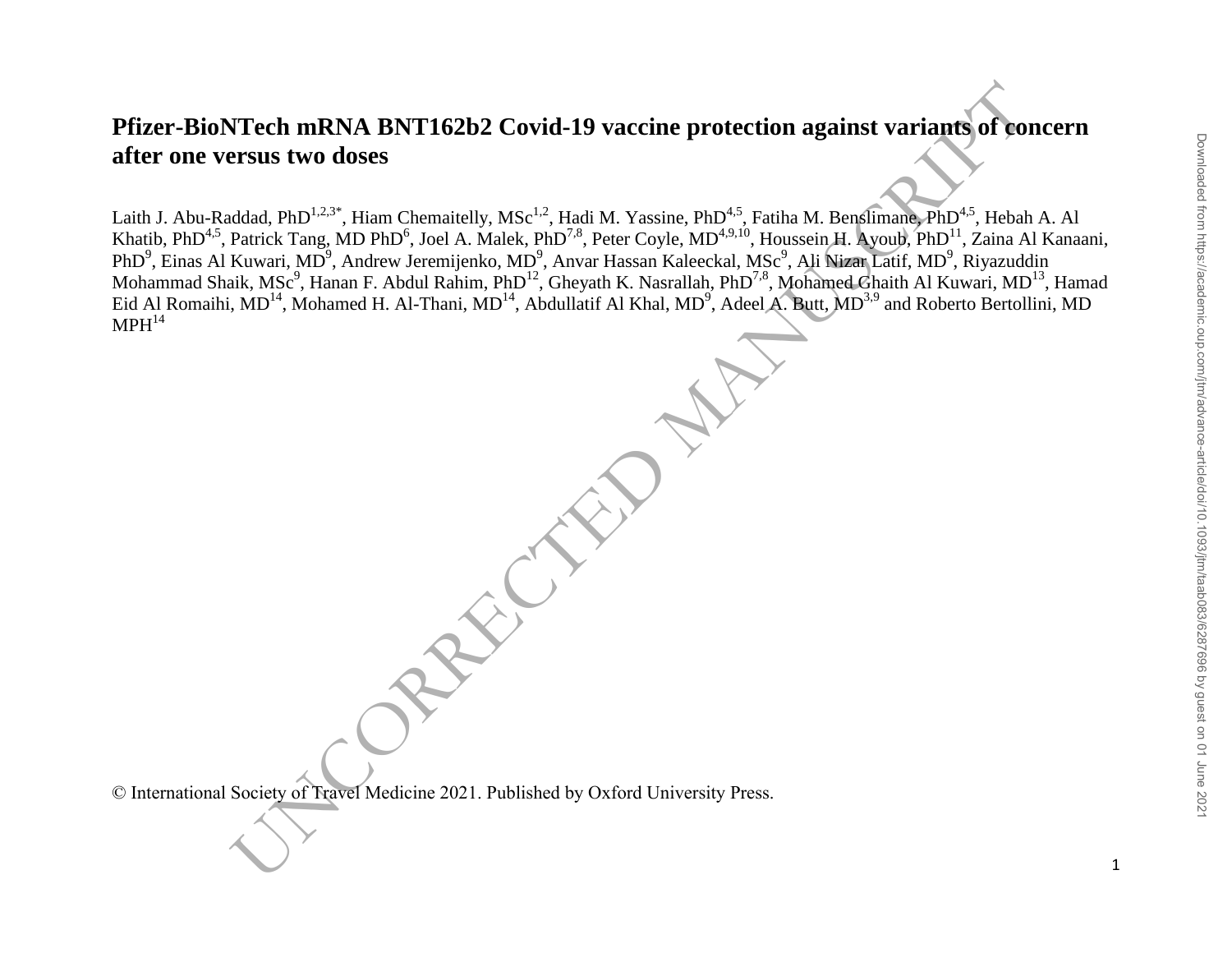NCORRECTED MANUSCRIPT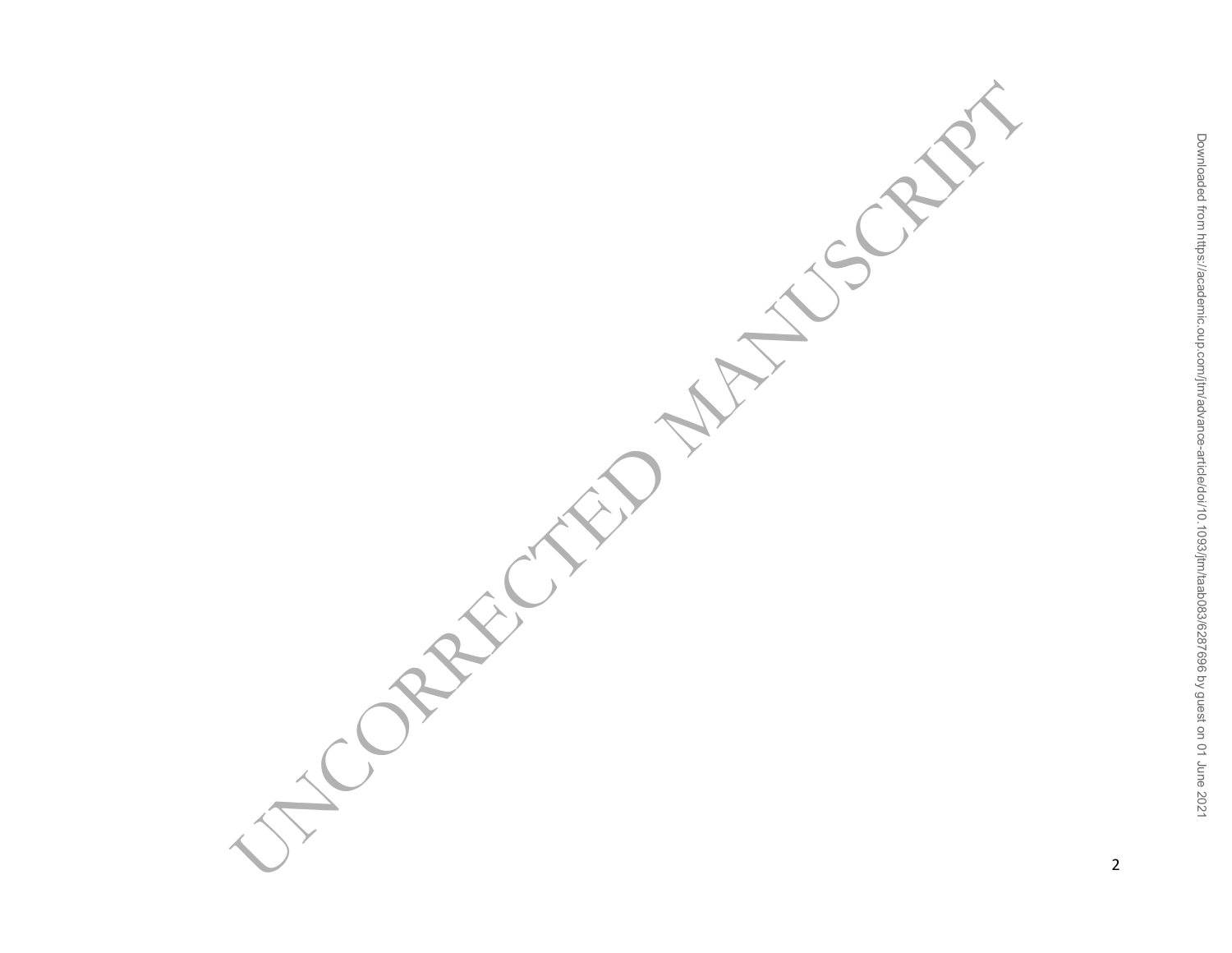*Infectious Disease Epidemiology Group, Weill Cornell Medicine-Qatar, Cornell University, Doha, Qatar*

*World Health Organization Collaborating Centre for Disease Epidemiology Analytics on HIV/AIDS, Sexually Transmitted Infections,* 

*and Viral Hepatitis, Weill Cornell Medicine–Qatar, Cornell University, Qatar Foundation – Education City, Doha, Qatar*

*Department of Population Health Sciences, Weill Cornell Medicine, Cornell University, New York, New York, USA*

*Biomedical Research Center, Member of QU Health, Qatar University, Doha, Qatar*

*Department of Biomedical Science, College of Health Sciences, Member of QU Health, Qatar University, Doha, Qatar*

*Department of Pathology, Sidra Medicine, Doha, Qatar*

ace Epistemiology Group, Well Cornell Medicine-Qatar, Cornell Linivergity, Doba, Qatar<br>Dreamization Collaborating Centre for Disease Epistemiology prolifering its, Noba Catar<br>itis, Well Cornell Medicine-Qatar, Cornell Univ *Genomics Laboratory, Weill Cornell Medicine-Qatar, Cornell University, Doha, Qatar <sup>8</sup>Department of Genetic Medicine, Weill* 

*Cornell Medicine-Qatar, Cornell University, Doha, Qatar*

*Hamad Medical Corporation, Doha, Qatar*

*Wellcome-Wolfson Institute for Experimental Medicine, Queens University, Belfast, United Kingdom*

*Department of Mathematics, Statistics, and Physics, Qatar University, Doha, Qatar*

*College of Health Sciences, QU Health, Qatar University, Doha, Qatar* 

*Primary Health Care Corporation, Doha, Qatar*

*Ministry of Public Health, Doha, Qatar*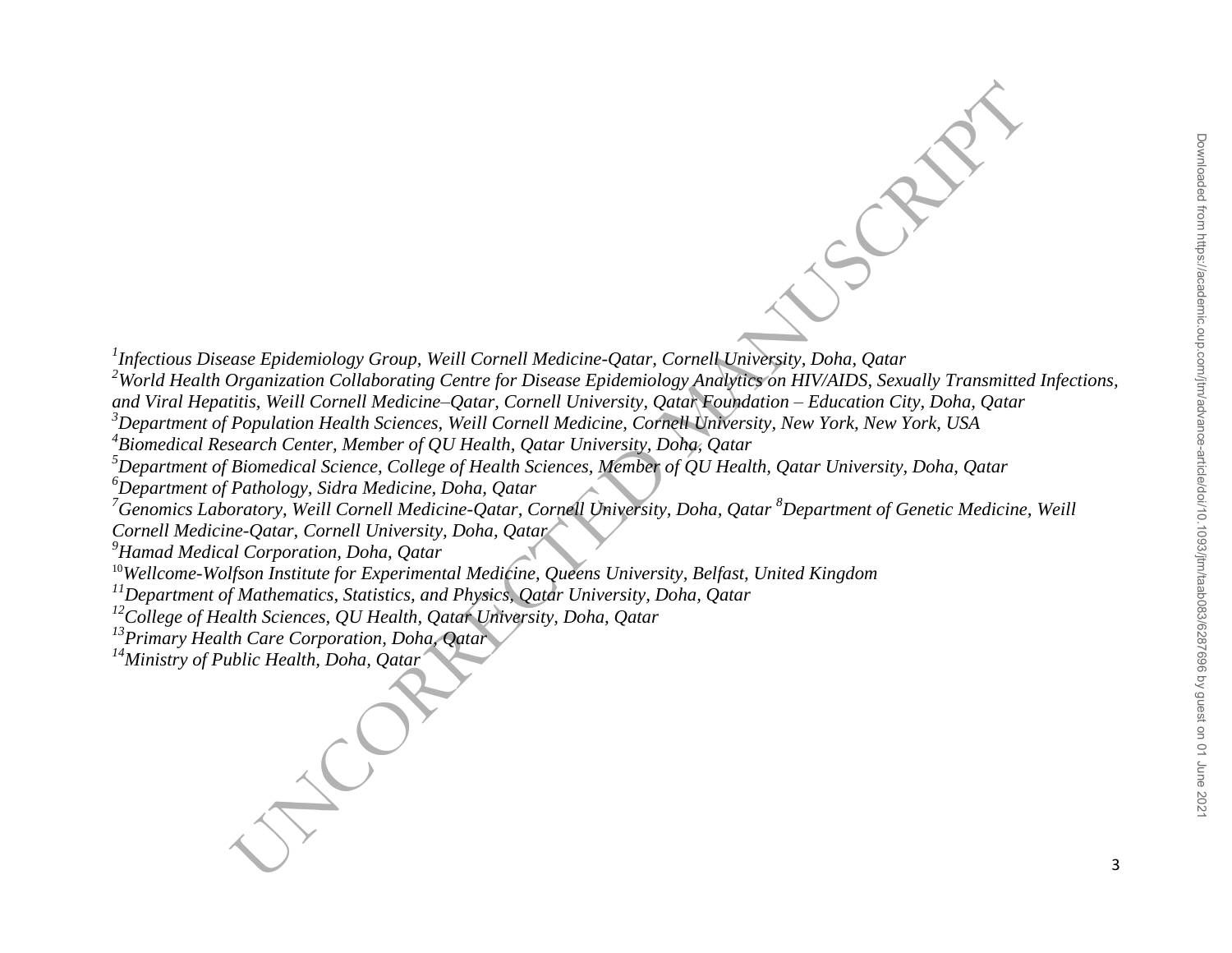**Word count:** Main Text: 563 words. **Number of figures:** 1. **Number of tables:** 1. **Running title:** Effectiveness of BNT162b2 one vaccine dose

**Keywords:** SARS-CoV-2, epidemiology, vaccine, variant, infection, one dose, case-control.

The Text: 563 words.<br>
Les: 1.<br>
Les: 1.<br>
RECOV-2, epidemiology, vuccine, vuriant, infection, one dose, case-control.<br>
RECOV-2, epidemiology, vuccine, vuriant, infection Diese Epidemiology Groop. World Health Organization<br>
L **Corresponding Author**: Laith J. Abu-Raddad, PhD, Infectious Disease Epidemiology Group, World Health Organization Collaborating Centre for Disease Epidemiology Analytics on HIV/AIDS, Sexually Transmitted Infections, and Viral Hepatitis, Weill Cornell Medicine - Qatar, Qatar Foundation - Education City, P.O. Box 24144, Doha, Qatar (lja2002@qatar-med.cornell.edu).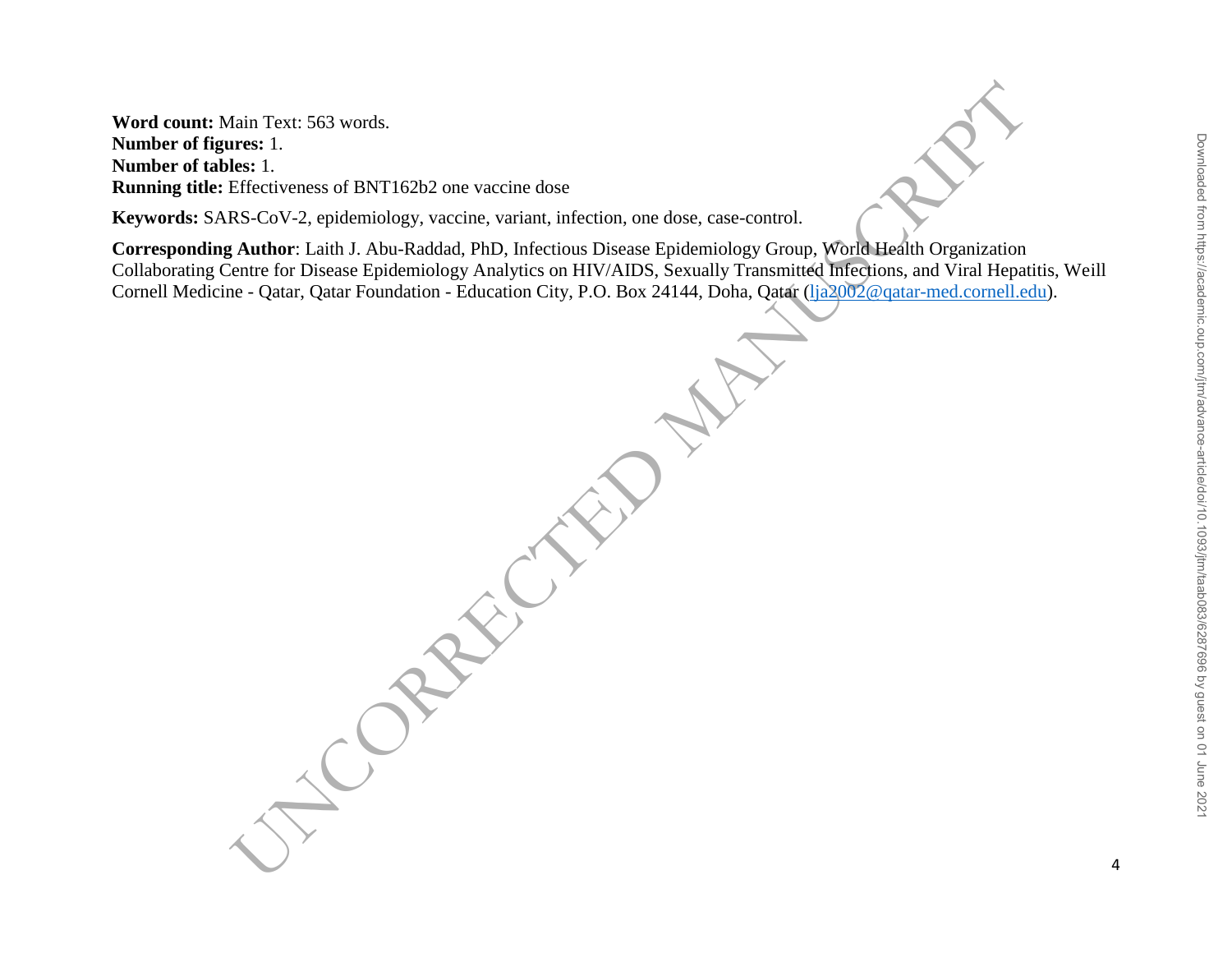### **Key messages and recommendations**

- This population-based study documents BNT162b2 vaccine protection week-by-week after the first dose.
- 75% of protection against infection and disease is reached 15-21 days after the first dose.
- Protection increased most rapidly against hospitalization and death and slowest against B.1.351 infection.
- and recommendations<br>
autation-hased study decuments BNT162b2 vaccine protection week-by-week after the first down<br>
on increased most rapidly against hospitalization and death and slowest against for the first down<br>
on incr While protection of one dose beyond 21 days could not be assessed, findings support delaying the second vaccine dose in situations of limited vaccine supplies and high incidence.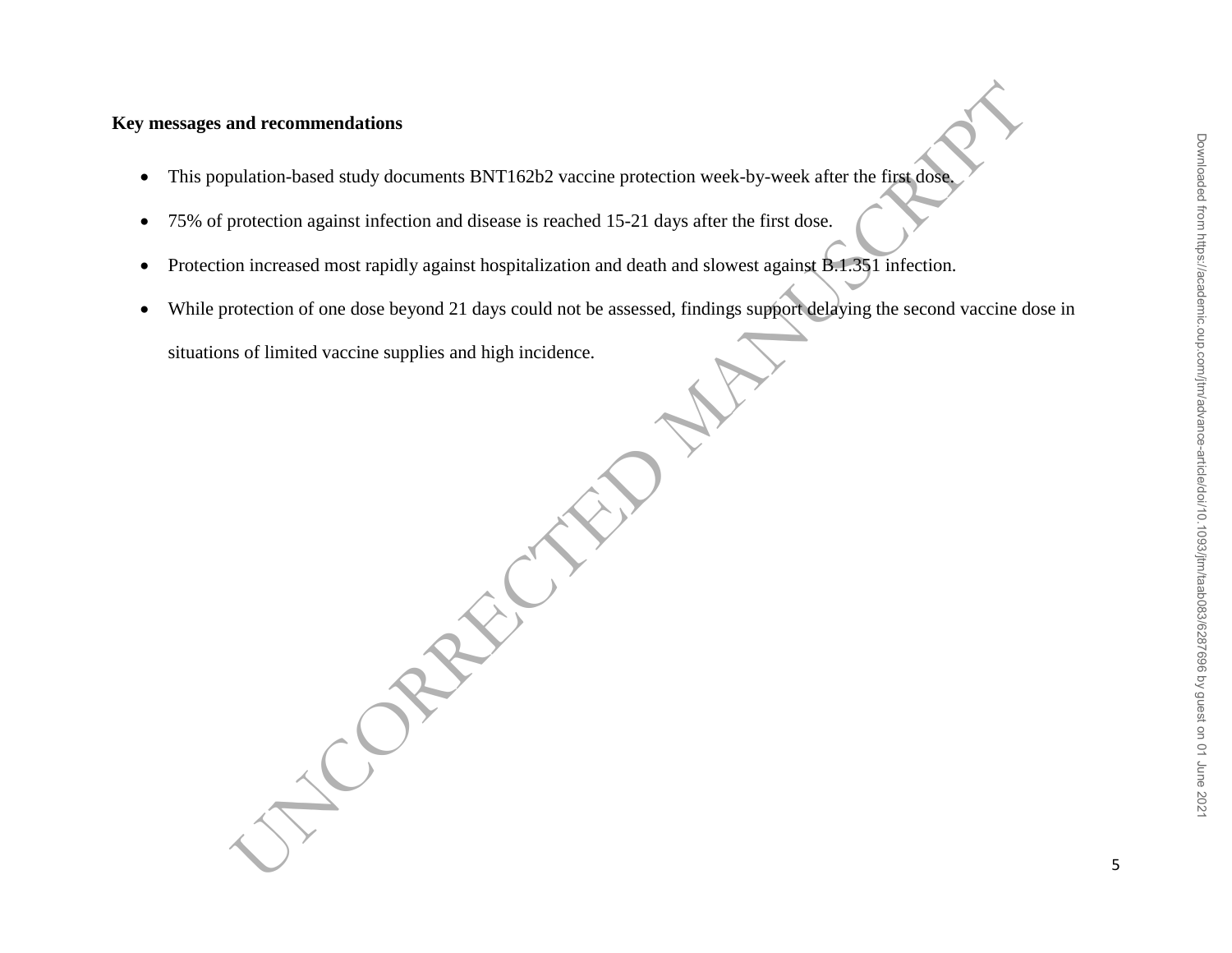Strategies for rolling out vaccination against Coronavirus Disease 2019 (Covid-19) varied across countries. A key question is whether delaying administration of the second vaccine dose to vaccinate the largest number of people in the shortest time, in situations of limited vaccine supplies and high incidence, could avert more disease cases, hospitalizations, and deaths than the current protocol of a second dose shortly after the first dose.

BNT162b2 (Pfizer-BioNTech) vaccine effectiveness against the severe acute respiratory syndrome coronavirus 2 (SARS-CoV-2) in Qatar was recently reported with focus on individuals who completed 14 days after the second dose.<sup>1</sup> Here, we provide a follow-up analysis of how vaccine protection develops week-by-week after the first dose.

between the second vaccination against Coronavirus Disease 2019 (Covid-19) varied across countries. A key question is<br>istration of the second vaccine dose to vaccinate the largest number of people in the shortest thus, mys Data for SARS-CoV-2 were extracted from Qatar's nationwide digital-health information platform. The platform hosts the national centralized SARS-CoV-2 databases that captured all vaccination records, polymerase-chain-reaction (PCR) testing, and COVID-19 hospitalizations and deaths since epidemic start.<sup>1</sup> The study was conducted from February 1-March 31, 2021, the period of rapid mass vaccination scale-up. Vaccine effectiveness was estimated using the test-negative case-control study design.<sup>2</sup> Cases and controls were matched one-to-one by age, sex, nationality, and reason for PCR testing. Effectiveness was estimated against documented infection with the B.1.1.7 or B.1.351 variants, as well as against severe, critical, or fatal disease due to any SARS-CoV-2 infection. Classification of COVID-19 case severity (acute-care hospitalizations),  $3$  criticality (ICU hospitalizations),  $3$  and fatality  $4$  followed the

World Health Organization guidelines. Further details on study methods can be found in our previous publication.<sup>1</sup>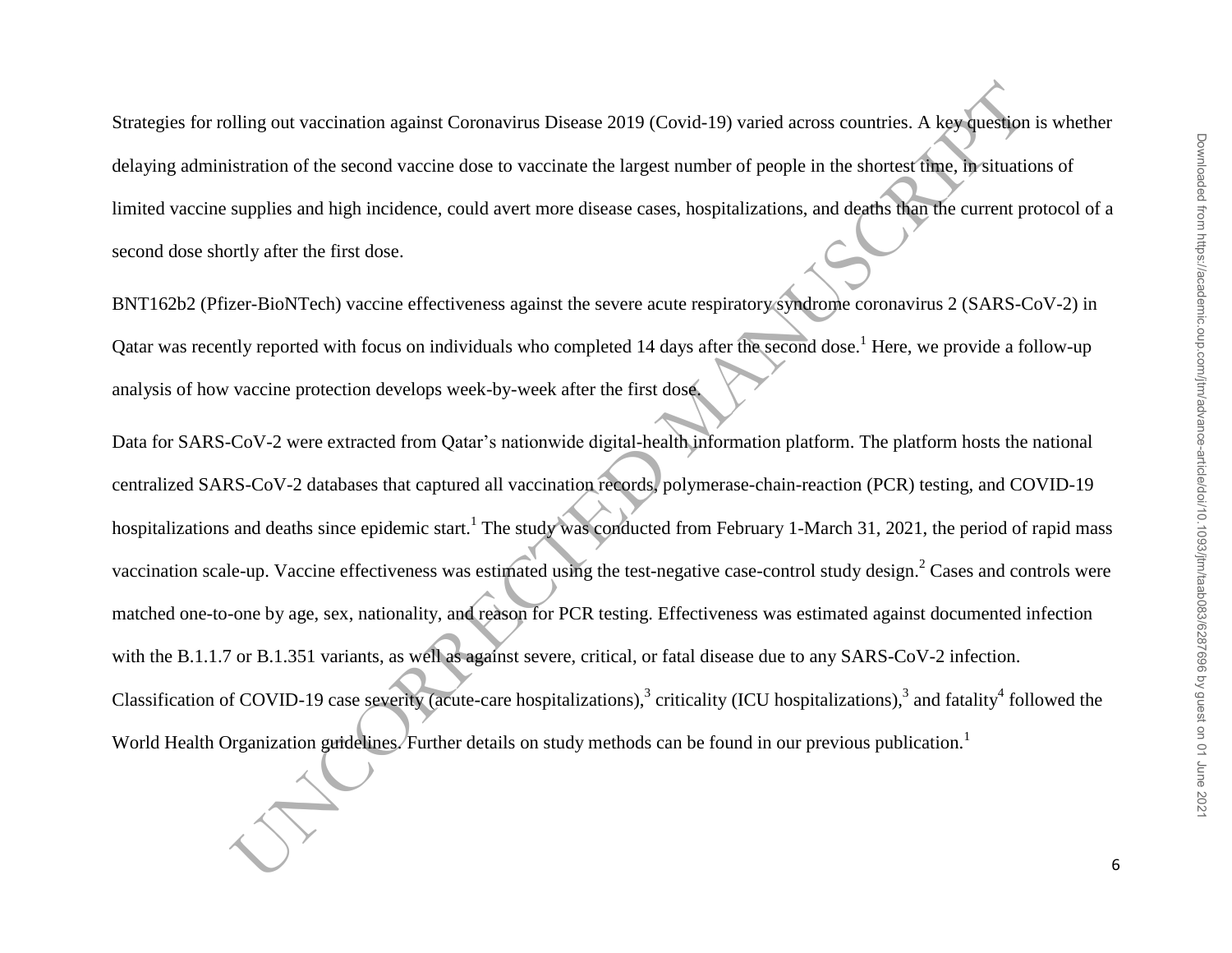Iry 1-March 31, 2021, 333,764 individuals received at least one BNT162b2 vaccine does, of whom 250(kJO c<br>1-thirds (60.8%) of those vaccinated were men, and the median age was 40 years. Median time elapsed between<br>8 was 21 Between February 1-March 31, 2021, 333,764 individuals received at least one BNT162b2 vaccine dose, of whom 250,619 completed two doses. Two-thirds (60.8%) of those vaccinated were men, and the median age was 40 years. Median time elapsed between the first and second doses was 21 days, and 98.4% of individuals received their second dose ≤25 days after the first dose. Effectiveness against infection with B.1.1.7 or B.1.351 was negligible for two weeks after the first dose (Figure 1). Effectiveness increased rapidly during the third week to 65.5% (95% CI: 58.2-71.5) against B.1.1.7 and 46.5% (95% CI: 38.7-53.3) against B.1.351 (Table 1). Eventually, ≥14 days after the second dose, effectiveness reached 89.5% (95% CI: 85.9-92.3) against B.1.1.7 and 75.0% (95% CI: 70.5-78.9) against B.1.351.

Effectiveness against severe, critical, or fatal disease (predominantly due to B.1.1.7 and B.1.351<sup>5</sup>) was negligible during the first week, reached 26.4% (95% CI: 0.0-49.9) in the second week, and grew to 73.2% (95% CI: 56.8-84.0) in the third week (Table 1). Eventually, ≥14 days after the second dose, effectiveness reached 97.4% (95% CI: 92.2-99.5).

Development of protection against infection and disease accelerated in the third week after the first dose, right before the second dose, reaching nearly 75% of the value attained ≥14 days after the second dose. Protection increased most rapidly against hospitalization and death and slowest against B.1.351 infection. While protection of one dose beyond 21 days could not be assessed, and existing protocol requires a second dose for optimal protection, these findings support the strategy of delaying the second dose to vaccinate the largest number of people in the shortest time, in situations of limited vaccine supplies and high incidence, given the substantial protection achieved after only one dose. In areas where B.1.351 is at high incidence, delivering the second vaccine dose at 3-6 weeks after the first dose may be considered with the lower and slower build-up of protection against this variant.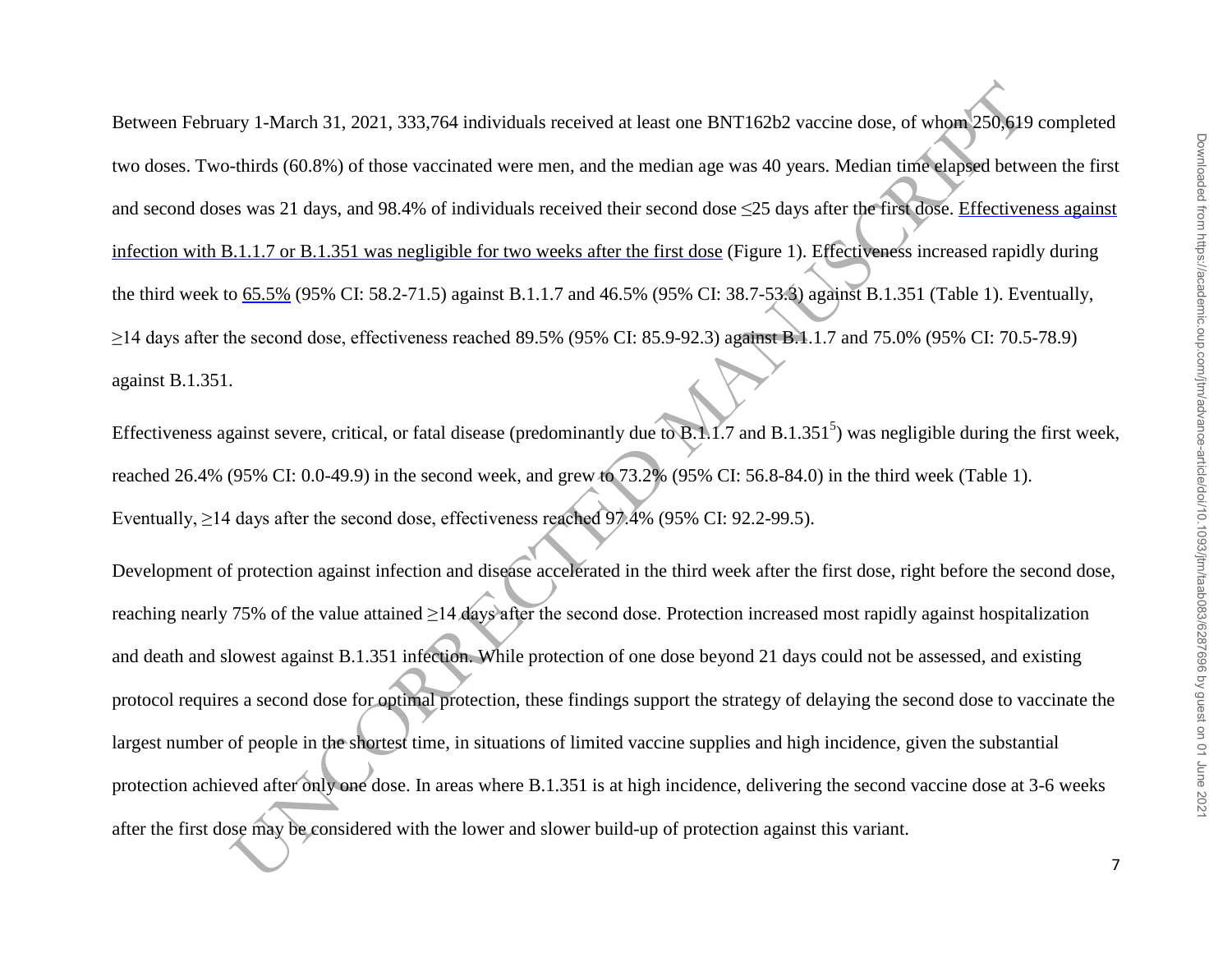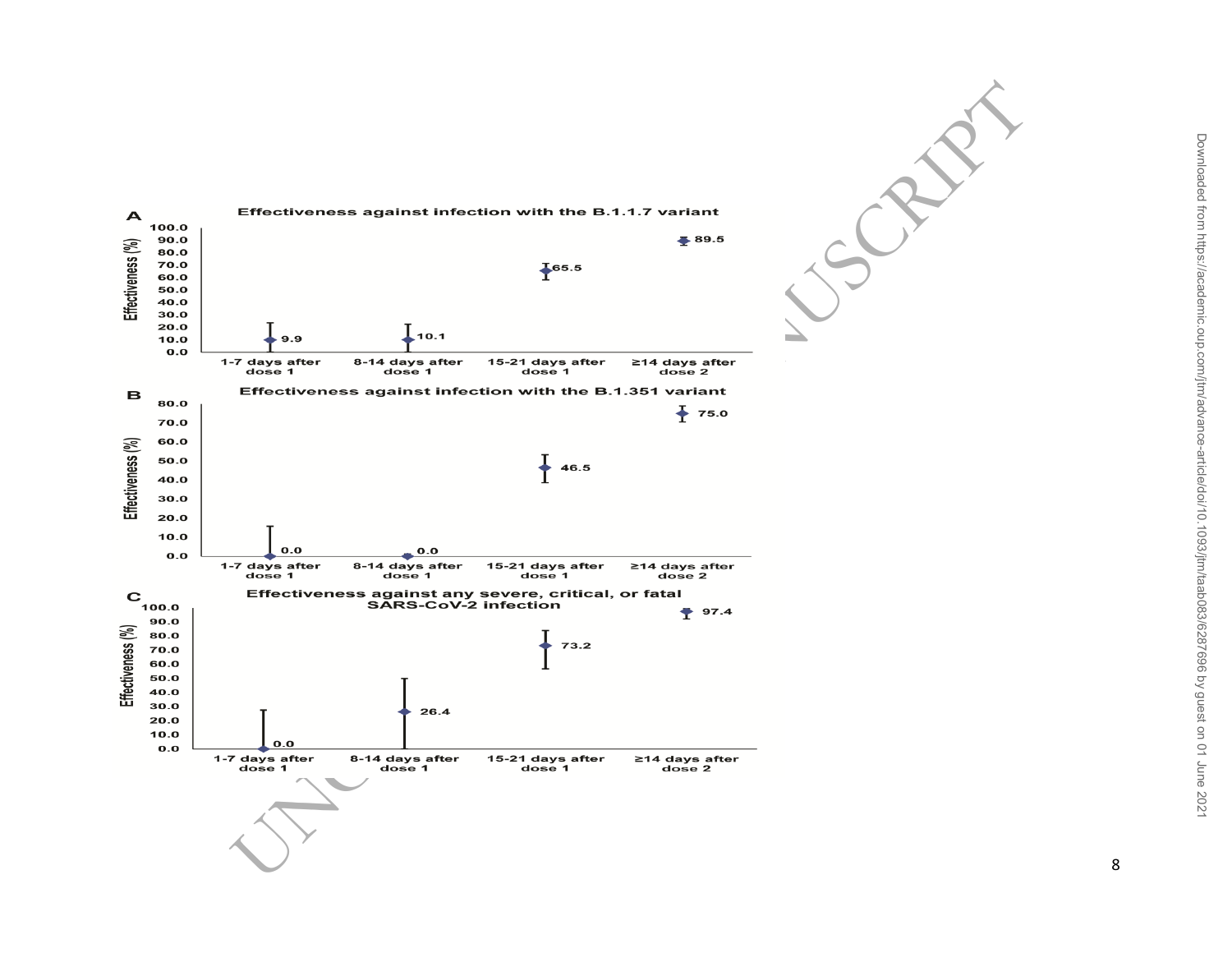| Figure 1. The messenger RNA vaccine BNT162b2 (Pfizer-BioNTech) effectiveness against infection and against disease in the      |                                |                         |                 |                         |                         |                                  |                                                 |                 |              |                           |
|--------------------------------------------------------------------------------------------------------------------------------|--------------------------------|-------------------------|-----------------|-------------------------|-------------------------|----------------------------------|-------------------------------------------------|-----------------|--------------|---------------------------|
| weeks following the first dose. Error bars indicate the 95% confidence intervals for vaccine effectiveness estimates.          |                                |                         |                 |                         |                         |                                  |                                                 |                 |              |                           |
| Table 1. The messenger RNA vaccine BNT162b2 (Pfizer-BioNTech) effectiveness against infection and against disease in the weeks |                                |                         |                 |                         |                         |                                  |                                                 |                 |              |                           |
| following vaccination with the first dose.                                                                                     |                                |                         |                 |                         |                         |                                  |                                                 |                 |              |                           |
| 1-7 days after dose 1                                                                                                          |                                |                         |                 |                         |                         | 8-14 days after dose 1           |                                                 |                 |              |                           |
|                                                                                                                                | <b>Cases</b>                   |                         | <b>Controls</b> |                         | <b>Effectiveness</b>    | Cases                            |                                                 | <b>Controls</b> |              | <b>Effectiveness</b>      |
|                                                                                                                                | (PCR positive)                 |                         | (PCR negative)  |                         | in $%$                  | (PCR positive)                   |                                                 | (PCR negative)  |              | in $%$                    |
|                                                                                                                                |                                | Vaccinated Unvaccinated |                 | Vaccinated Unvaccinated | $(95\% \text{ CI})^2$   |                                  | Vaccinated Unvaccinated Vaccinated Unvaccinated |                 |              | $(95\% \text{ CI})^2$     |
| <b>Effectiveness against infection</b>                                                                                         |                                |                         |                 |                         |                         |                                  |                                                 |                 |              |                           |
| Any infection with the B.1.1.7<br>variant <sup>†</sup>                                                                         | 279                            | 17,262                  | 309             | 17,232                  | 9.9<br>$(0.0-23.7)$     | 346                              | 17,331                                          | 384             | 17,293       | 10.1<br>$(0.0-22.6)$      |
| Any infection with the B.1.351<br>variant <sup>#</sup>                                                                         | 276                            | 19,071                  | 276             | 19,071                  | 0.0<br>$(0.0 - 15.8)$   | 526                              | 19,247                                          | 470             | 19,303       | $0.0\,$<br>$(0.0-1.2)$    |
| Effectiveness against disease                                                                                                  |                                |                         |                 |                         |                         |                                  |                                                 |                 |              |                           |
| Any severe, critical, or fatal<br>disease with the B.1.1.7 variant <sup>§</sup>                                                | 12                             | 431                     | 19              | 424                     | 37.9<br>$(0.0-72.8)$    | 9                                | 426                                             | 14              | 421          | 36.5<br>$(0.0-76.0)$      |
| Any severe, critical, or fatal<br>disease with the $B.1.351$ variant <sup>1</sup>                                              | 16                             | 321                     | 6               | 331                     | 0.0<br>$(0.0-0.0)$      | 17                               | 322                                             | 6               | 333          | 0.0<br>$(0.0-0.0)$        |
| Any severe, critical, or fatal<br>disease with any SARS-CoV-2                                                                  | 49                             | 1,807                   | 44              | 1,812                   | 0.0<br>$(0.0-27.6)$     | 52                               | 1,831                                           | 70              | 1,813        | 26.4<br>$(0.0-49.9)$      |
| infection**                                                                                                                    |                                |                         |                 |                         |                         |                                  |                                                 |                 |              |                           |
|                                                                                                                                | 15-21 days after dose 1        |                         |                 |                         |                         | $\geq$ 14 days after second dose |                                                 |                 |              |                           |
|                                                                                                                                | <b>Cases</b><br>(PCR positive) |                         | <b>Controls</b> |                         | <b>Effectiveness</b>    | <b>Cases</b>                     |                                                 | <b>Controls</b> |              | <b>Effectiveness</b>      |
|                                                                                                                                |                                |                         | (PCR negative)  |                         | in %                    | (PCR positive)                   |                                                 | (PCR negative)  |              | in $%$                    |
|                                                                                                                                | <b>Vaccinated</b>              | Unvaccinated            |                 | Vaccinated Unvaccinated | $(95\% \text{ CI})^3$   | Vaccinated                       | Unvaccinated                                    | Vaccinated      | Unvaccinated | $(95\% \text{ CI})^*$     |
| <b>Effectiveness against infection</b>                                                                                         |                                |                         |                 |                         |                         |                                  |                                                 |                 |              |                           |
| Any infection with the B.1.1.7<br>variant                                                                                      | 148                            | 17,380                  | 422             | 17,106                  | 65.5<br>$(58.2 - 71.5)$ | 50                               | 16,354                                          | 465             | 15,939       | 89.5<br>$(85.9-92.3)$     |
| Any infection with the B.1.351<br>variant <sup>‡</sup>                                                                         | 338                            | 19,400                  | 623             | 19,115                  | 46.5<br>$(38.7 - 53.3)$ | 179                              | 19,396                                          | 698             | 18,877       | 75.0<br>$(70.5 - 78.9)$   |
| Effectiveness against disease                                                                                                  |                                |                         |                 |                         |                         |                                  |                                                 |                 |              |                           |
| Any severe, critical, or fatal<br>disease with the B.1.1.7 variant <sup>§</sup>                                                | $\tau$                         | $434 -$                 | 24              | 417                     | 72.0<br>$(32.0 - 90.0)$ | $\overline{0}$                   | 401                                             | 20              | 381          | 100.0<br>$(81.7-100.0)$   |
| Any severe, critical, or fatal<br>disease with the B.1.351 variant <sup>1</sup>                                                | $9-$                           | 336                     | 20              | 325                     | 56.5<br>$(0.0 - 82.8)$  | $\overline{0}$                   | 300                                             | 14              | 286          | 100.0<br>$(73.7 - 100.0)$ |
| Any severe, critical, or fatal<br>disease with any SARS-CoV-2<br>infection**                                                   | 23                             | 1,845                   | 83              | 1,785                   | 73.2<br>$(56.8 - 84.0)$ | 3                                | 1,692                                           | 109             | 1,586        | 97.4<br>$(92.2 - 99.5)$   |
|                                                                                                                                |                                |                         |                 |                         |                         |                                  |                                                 |                 |              | 9                         |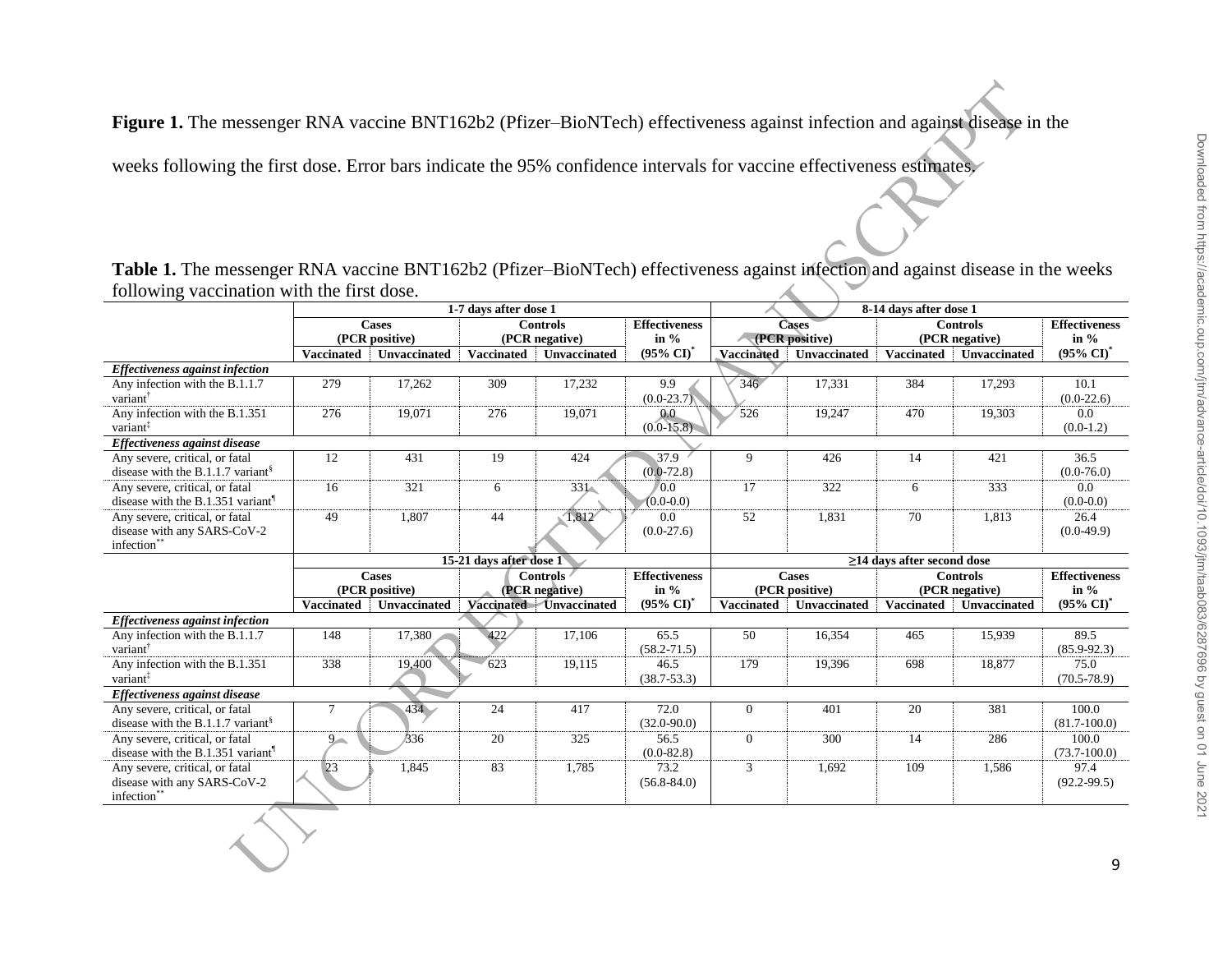\*Vaccine effectiveness was estimated using the test-negative, case-control study design.<sup>2</sup> Cases and controls were matched one-to-one by age, sex, nationality, and reason for polymerase chain reaction (PCR) testing. Vaccine Vaccine effectiveness was estimated using the test-negative, case-control study design.<sup>2</sup> Cases and controls effectiveness is given by<sup>2</sup> Vaccine effectiveness =  $1 - \frac{\text{vaccinated among cases} \times \text{unvaccinated among controls}}{\text{vaccinated among costs}}$ .

### vaccinated among controls  $\times$  unvaccinated among cases

UNCORRECTED MANUSCRIPT †Any B.1.1.7 PCR-confirmed infection. A B.1.1.7 infection is proxied as an S-gene "target failure" case using the TaqPath COVID-19 Combo Kit platform (Thermo Fisher Scientific, USA), applying the criterion of PCR cycle threshold value ≤30 for both the N and ORF1ab genes, but a negative outcome for the S-gene. The median date of vaccination was March 1 for the cases and February 28 for their matched controls.

‡Any B.1.351 PCR-confirmed infection. With only B.1.351 and B.1.1.7 cases identified in the viral genome sequencing after March 7, 2021, a B.1.351 infection is proxied as the complement of the B.1.1.7 criterion, that is any infection with a Ct value ≤30 for the N, ORF1ab, and S genes between March 8-31. The median date of vaccination was March 7 for the cases and March 1 for their matched controls.

<sup>§</sup>Any B.1.1.7 PCR-confirmed infection that led to severe, critical, or fatal disease. Severe disease, critical disease, and COVID-19 death were defined based on the World Health Organization criteria for classifying SARSinfection severity<sup>3</sup> and COVID-19-related death.<sup>4</sup>

<sup>1</sup>Any B.1.351 PCR-confirmed infection that led to severe, critical, or fatal disease. Severe disease, critical disease, and COVID-19 death were defined based on the World Health Organization criteria for classifying SARSinfection severity<sup>3</sup> and COVID-19-related death.<sup>4</sup>

\*\* Any PCR-confirmed infection that led to severe, critical, or fatal disease. With the dominance of both B.1.1.7 and B.1.351 variants during the study period, this effectiveness is a combined measure against both of these Severe disease, critical disease, and COVID-19 death were defined based on the World Health Organization criteria for classifying SARS-CoV-2 infection severity<sup>3</sup> and COVID-19-related death.<sup>4</sup>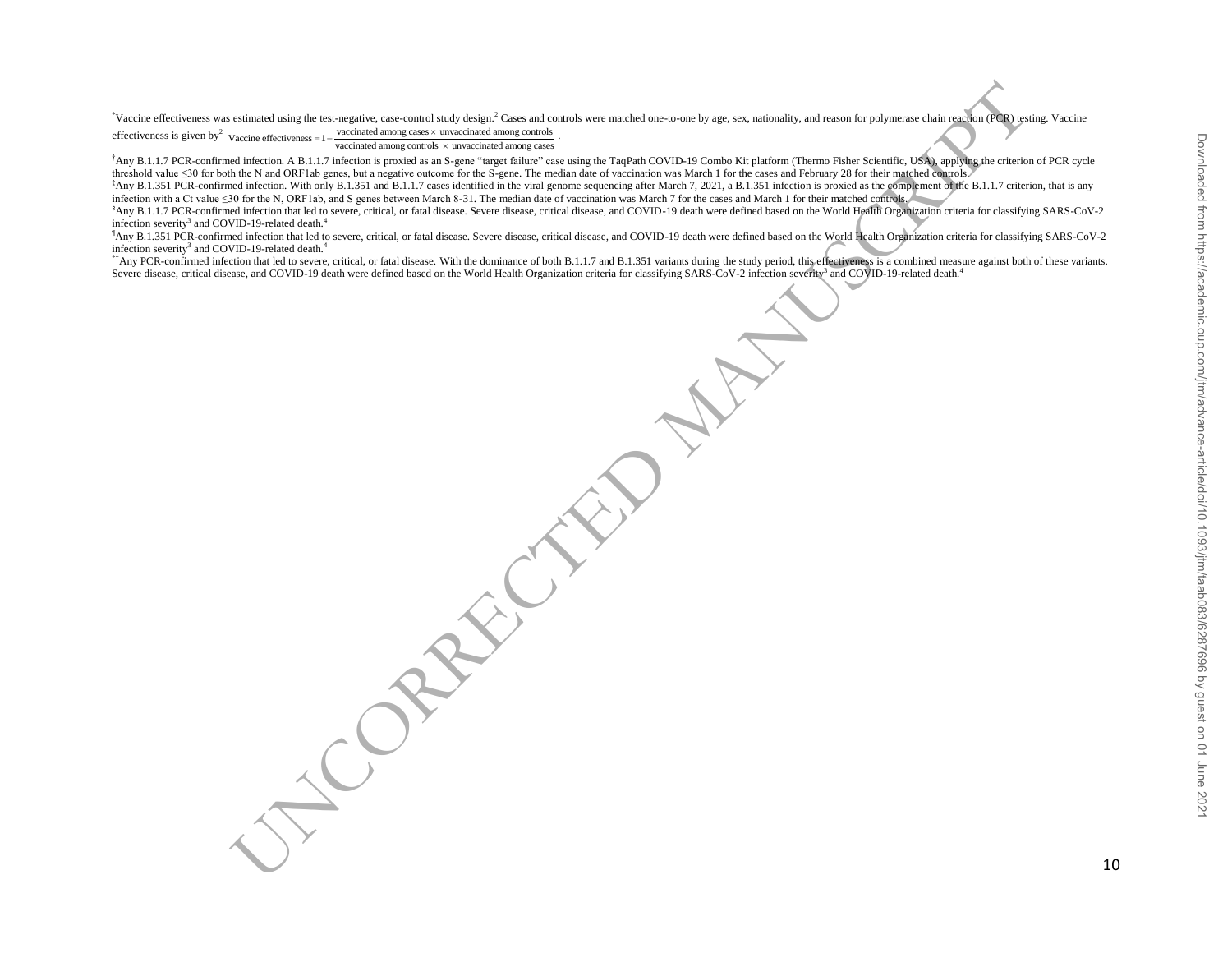We acknowledge the many dedicated individuals at Hamad Medical Corporation, the Ministry of Public Health, the Primary Health Care Corporation, and the Qatar Biobank for their diligent efforts and contributions to make this study possible.

### **Funding**

This work was supported by the Biomedical Research Program and the Biostatistics.<br>
This work was supported by the Biomedical Research Program and the Biostatistics.<br>
This work was supported by the Biomedical Research Progr This work was supported by the Biomedical Research Program and the Biostatistics, Epidemiology, and Biomathematics Research Core, both at Weill Cornell Medicine-Qatar, as well as by the Ministry of Public Health and Hamad Medical Corporation. Viral genome sequencing was also supported by the Qatar Genome Programme. Statements made herein are solely the responsibility of the authors.

## **Ethical approval**

This study was approved by the Hamad Medical Corporation and Weill Cornell Medicine-Qatar Institutional Review Boards with waiver of informed consent.

## **Conflict of interest**

Dr. Butt has received institutional grant funding from Gilead Sciences unrelated to the work presented in this paper. Otherwise, authors declare no conflicts of interest.

## **Authors' contributions**

LJA co-conceived and co-designed the study, led the statistical analyses, and co-wrote the first draft of the article. AB and RB co-conceived and co-designed the study. HC co-designed the study, performed the statistical analyses, and co-wrote the first draft of the article. All authors contributed to data collection and acquisition, database development, discussion and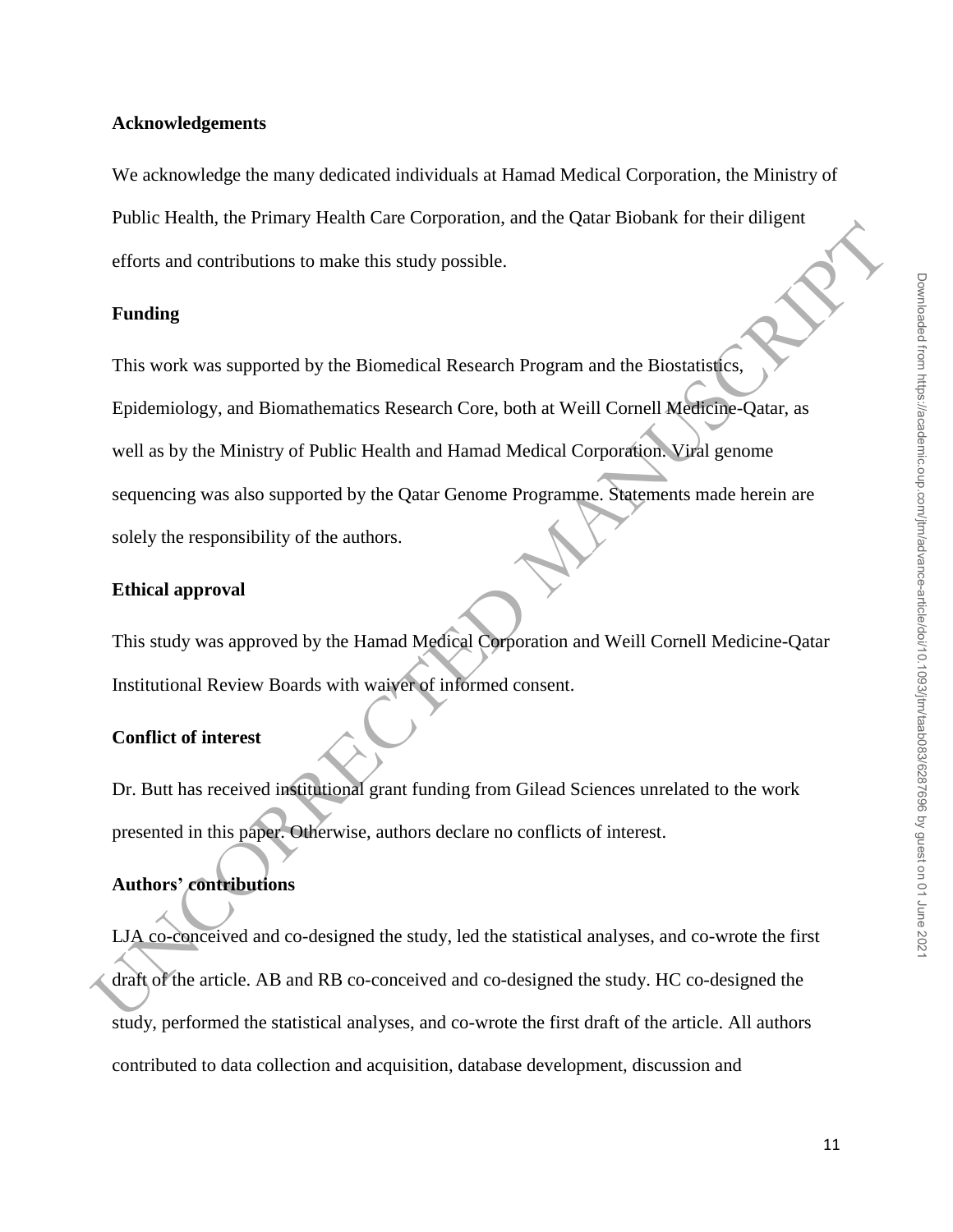interpretation of the results, and to the writing of the manuscript. All authors have read and approved the final manuscript.

UNCORRECTED MANUSCRIPT